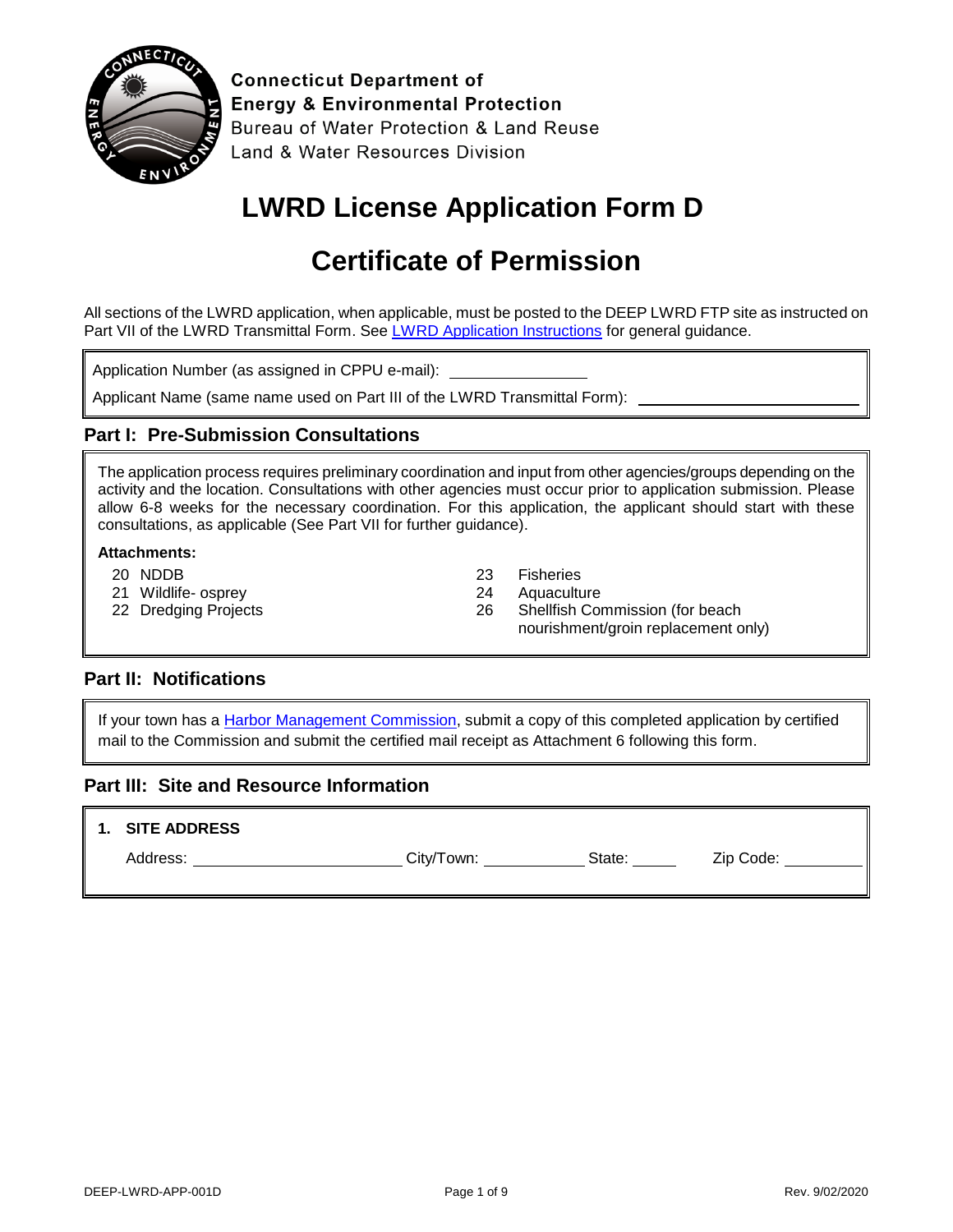## **Part III: Site and Resource Information (continued)**

| 2. | <b>MUNICIPAL ZONING</b><br>Is the proposed work consistent with municipal zoning requirements?<br>∩ Yes ∩ No<br>If no, explain:                                                                                                                                                                                                                                                                                                                                                                                                                                            |
|----|----------------------------------------------------------------------------------------------------------------------------------------------------------------------------------------------------------------------------------------------------------------------------------------------------------------------------------------------------------------------------------------------------------------------------------------------------------------------------------------------------------------------------------------------------------------------------|
| 3. | WATERBODY/WATERCOURSES/WETLANDS<br>List names of all waters impacted by the proposed activity:                                                                                                                                                                                                                                                                                                                                                                                                                                                                             |
| 4. | <b>INDIAN LANDS</b><br>Is the activity that is the subject of this application located on federally recognized Indian lands? $\Box$ Yes $\Box$ No                                                                                                                                                                                                                                                                                                                                                                                                                          |
| 5. | <b>AQUIFER PROTECTION AREAS</b><br>Is the site located within a mapped Level A or Level B Aquifer Protection Area, as defined in CGS section 22a-<br>354a through 22a-354bb?<br>Π Yes<br>If yes, check one: $\Box$ Level A or<br>l I No<br>I Level B<br>If Level A, are any of the regulated activities, as defined in RCSA section 22a-354i-1(34), conducted on this<br>Yes<br><b>No</b><br>If yes, and your business is not already registered with the Aquifer<br>site?<br>Protection Program, contact the aquifer protection agent or DEEP to take appropriate action. |
|    | For more information on the Aquifer Protection Area Program, contact the program at 860-424-3019 or<br>visit the website at www.ct.gov/deep/aquiferprotection. See LWRD Application Instructions for further<br>guidance.                                                                                                                                                                                                                                                                                                                                                  |
| 6. | <b>CONSERVATION OR PRESERVATION RESTRICTIONS</b><br>Will the activity which is the subject of this application be located within a conservation or preservation<br>restriction area?<br>l I Yes<br>No.<br>$\Box$                                                                                                                                                                                                                                                                                                                                                           |
|    | If yes, provide proof of written notice of this application to the holder of such restriction, and/or or a letter from<br>the holder of such restriction verifying that this application is in compliance with the terms of the restriction, as<br>Attachment 8.                                                                                                                                                                                                                                                                                                           |
| 7. | <b>LICENSE HISTORY</b><br>Indicate the number and date of issuance of any previous state permits or certificates issued by DEEP or<br>USACE which authorized work at the site, and the names to whom they were issued.<br>License/Permit/COP<br>Name of Permittee/<br><b>Brief Description of</b><br>Date<br><b>Work Authorized</b><br><b>Authorization Number</b><br><b>Issued</b><br>Certificate Holder<br>and Name of Agency                                                                                                                                            |
| 8. | <b>SOIL AND/OR GROUNDWATER REMEDIATION</b><br>Does the site work include soil and/or groundwater remediation? $\Box$ Yes $\Box$ No<br>If yes, please provide reference documentation including a) plan views of the site showing the area of<br>contamination and b) a summary of remediation with chemical analysis, clean-up status, and remediation<br>program identification, as Attachment 9.                                                                                                                                                                         |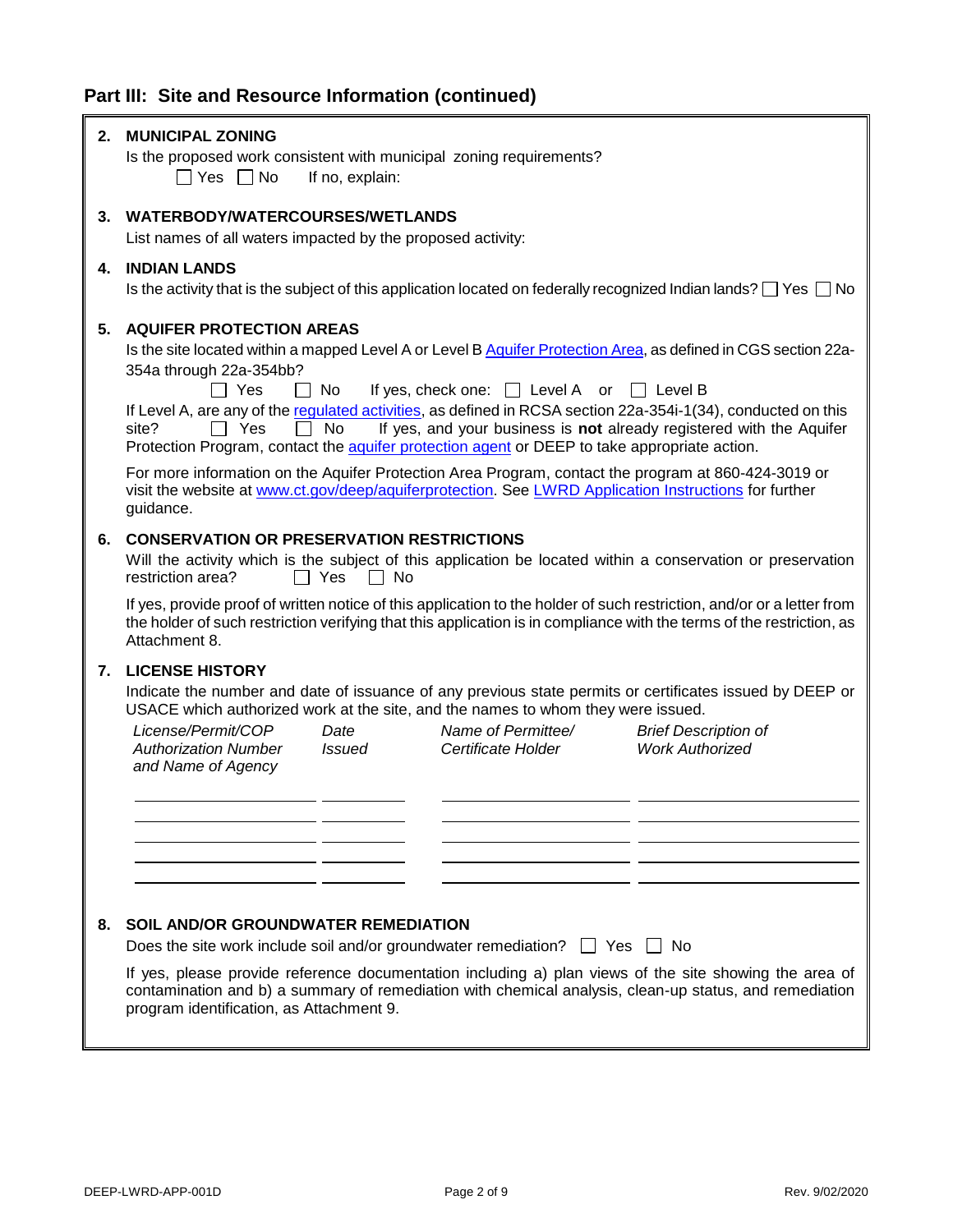| 9. | <b>ENFORCEMENT HISTORY</b><br>Is this application associated with a formal or informal enforcement action that is pending with DEEP?<br>$\Box$ Yes $\Box$ No<br>If yes, please provide the enforcement action reference number and name of the DEEP staff contact:<br>Enforcement Action #: _____________<br>DEEP Division/Program: _________________<br><b>DEEP Staff Contact:</b><br><u> 1989 - Jan Stein Stein Stein Stein Stein Stein Stein Stein Stein Stein Stein Stein Stein Stein Stein Stein S</u><br>If the property was the subject of any historical enforcement actions known to the applicant, explain: |
|----|-----------------------------------------------------------------------------------------------------------------------------------------------------------------------------------------------------------------------------------------------------------------------------------------------------------------------------------------------------------------------------------------------------------------------------------------------------------------------------------------------------------------------------------------------------------------------------------------------------------------------|
|    | 10. Regulatory Limit – See Reference Guide for Regulatory Jurisdiction for further explanation if necessary.<br>Indicate the landward extent of the State's regulatory jurisdiction by checking one box:<br>Coastal Jurisdiction Line (CJL) - for CJL information, refer to the Coastal Jurisdiction Fact Sheet<br>and Chart.                                                                                                                                                                                                                                                                                         |
|    | <b>Mean High Water</b> (MHW) – for projects located upstream of a tide gate, dam or weir (structure must<br>be shown on project plans).                                                                                                                                                                                                                                                                                                                                                                                                                                                                               |
|    | Tidal Wetland Boundary - To be used if tidal wetlands are located landward of CJL or MHW. Include<br>one foot above local extreme high water, if applicable.                                                                                                                                                                                                                                                                                                                                                                                                                                                          |
|    | <b>11. Tidal Elevations</b><br>Provide site elevations for CJL, MHW, Mean Low Water (MLW) and the High Tide Line (HTL)* in<br>NAVD88. For general elevation reference and conversion, please refer to USACE Tidal Flood Profiles;<br>CO-OPS Map - NOAA Tides & Currents; or, Online VDatum: Vertical Datums Transformation.                                                                                                                                                                                                                                                                                           |
|    | $CJL =$ MHW = MLW = MLW = MLW = $HTL =$                                                                                                                                                                                                                                                                                                                                                                                                                                                                                                                                                                               |
|    | *The HTL is necessary for USACE jurisdiction and required as part of the USACE application.                                                                                                                                                                                                                                                                                                                                                                                                                                                                                                                           |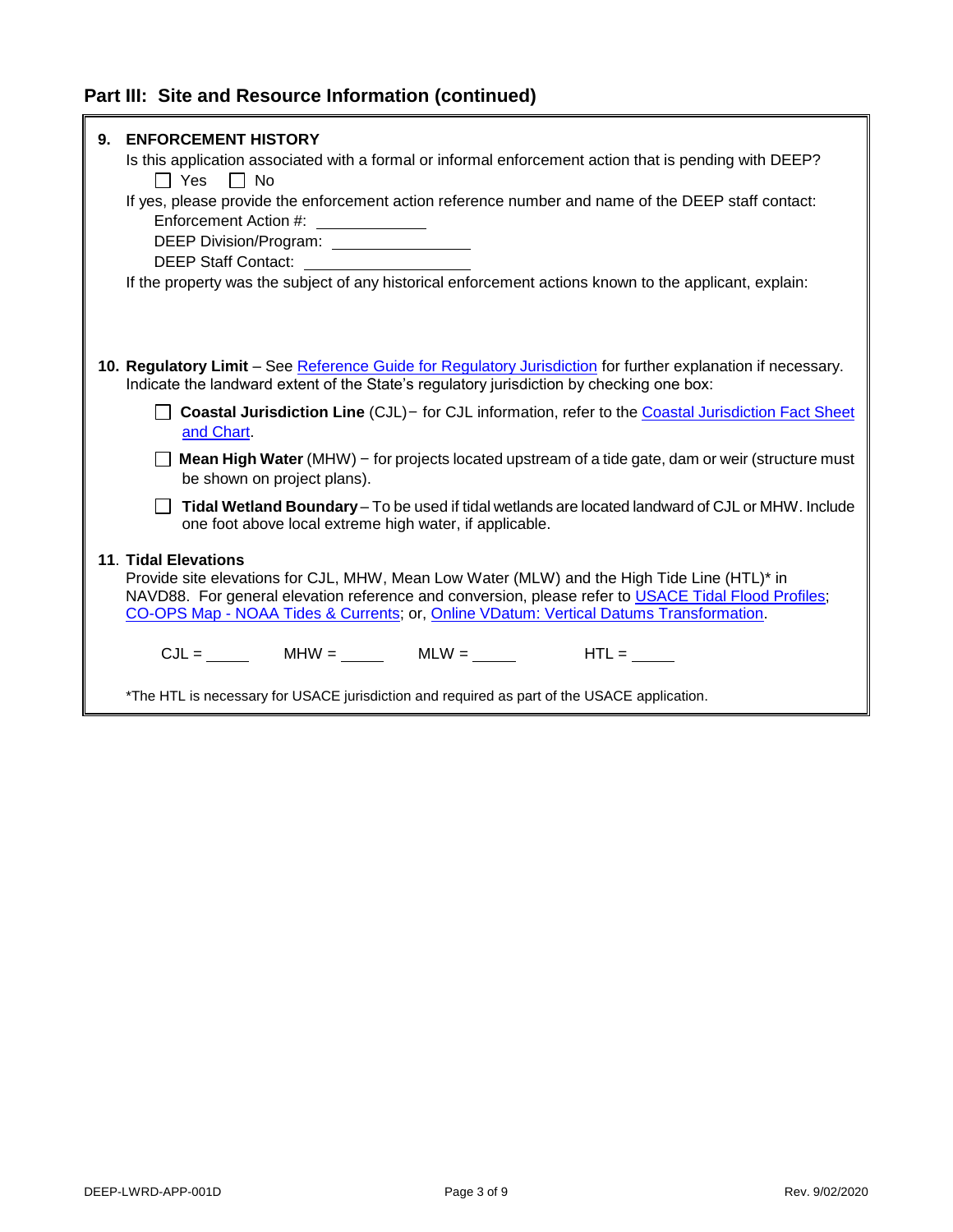### **Part III: Site and Resource Information (continued)**

|                                         | 12. Coastal Resource Impact Table                                                                                                                                                                                     |                                 |                   |                                                                                                                                                                                                                                                                                                                                                                                |
|-----------------------------------------|-----------------------------------------------------------------------------------------------------------------------------------------------------------------------------------------------------------------------|---------------------------------|-------------------|--------------------------------------------------------------------------------------------------------------------------------------------------------------------------------------------------------------------------------------------------------------------------------------------------------------------------------------------------------------------------------|
|                                         | Check the applicable boxes below to identify coastal resources to be impacted by the proposed activity at<br>the project site. Describe the impacts, as applicable. For definitions, refer to the Connecticut Coastal |                                 |                   |                                                                                                                                                                                                                                                                                                                                                                                |
|                                         | <b>Management Manual.</b>                                                                                                                                                                                             |                                 |                   |                                                                                                                                                                                                                                                                                                                                                                                |
|                                         |                                                                                                                                                                                                                       | square feet                     |                   |                                                                                                                                                                                                                                                                                                                                                                                |
| <b>Resource Type</b>                    | <b>Permanent</b><br>impact                                                                                                                                                                                            | <b>Temporary</b><br>impact      | <b>Mitigation</b> | <b>Describe Impacts</b>                                                                                                                                                                                                                                                                                                                                                        |
| Beaches/Dunes<br>below HTL<br>below CJL |                                                                                                                                                                                                                       |                                 |                   |                                                                                                                                                                                                                                                                                                                                                                                |
| <b>Tidal Wetlands</b>                   |                                                                                                                                                                                                                       |                                 |                   | Identify if existing vegetation is salt, brackish or<br>freshwater wetland. A maximum of 100 s.f. of temporary<br>wetland impacts may be considered. The wetland impact<br>must be completely restored, preferably in-place, but<br>absolutely on-site. Plan details of the existing and proposed<br>impact area must include the temporary storage location of<br>the plants. |
| Nearshore waters                        |                                                                                                                                                                                                                       |                                 |                   |                                                                                                                                                                                                                                                                                                                                                                                |
| <b>Resource Type</b>                    |                                                                                                                                                                                                                       |                                 |                   | <b>Describe Impacts (temporary and permanent)</b>                                                                                                                                                                                                                                                                                                                              |
| <b>Benthic Habitat</b>                  |                                                                                                                                                                                                                       |                                 |                   |                                                                                                                                                                                                                                                                                                                                                                                |
| <b>Intertidal Flats</b>                 |                                                                                                                                                                                                                       |                                 |                   |                                                                                                                                                                                                                                                                                                                                                                                |
| Submerged Aquatic<br>Vegetation (SAV)   |                                                                                                                                                                                                                       |                                 |                   |                                                                                                                                                                                                                                                                                                                                                                                |
| <b>Rocky Shorefront</b>                 |                                                                                                                                                                                                                       | Include rocky intertidal areas. |                   |                                                                                                                                                                                                                                                                                                                                                                                |
| Finfish                                 |                                                                                                                                                                                                                       |                                 |                   |                                                                                                                                                                                                                                                                                                                                                                                |
| Wildlife                                |                                                                                                                                                                                                                       |                                 |                   |                                                                                                                                                                                                                                                                                                                                                                                |
| <b>Shellfish Areas</b>                  | Maps available at The Aquaculture Mapping Atlas.                                                                                                                                                                      |                                 |                   |                                                                                                                                                                                                                                                                                                                                                                                |
| Coastal Hazard<br>Area                  | <b>Discuss FEMA compliance.</b>                                                                                                                                                                                       |                                 |                   |                                                                                                                                                                                                                                                                                                                                                                                |
| <b>Bluffs/Escarpments</b>               | Describe impacts associated with flood and erosion control structures.                                                                                                                                                |                                 |                   |                                                                                                                                                                                                                                                                                                                                                                                |
| Islands                                 | If new access is proposed, describe how island resources will be impacted.                                                                                                                                            |                                 |                   |                                                                                                                                                                                                                                                                                                                                                                                |
| <b>Coastal Flooding</b>                 | Describe how tide gates/fill/seawall height increases will impact flooding.                                                                                                                                           |                                 |                   |                                                                                                                                                                                                                                                                                                                                                                                |
| <b>Water Circulation</b><br>Patterns    | Describe impacts from groins/abutments/jetties.<br>Describe impacts from impervious surfaces/outfalls/weep holes and stormwater modifications.                                                                        |                                 |                   |                                                                                                                                                                                                                                                                                                                                                                                |
| <b>Drainage Patterns</b>                |                                                                                                                                                                                                                       |                                 |                   |                                                                                                                                                                                                                                                                                                                                                                                |
| <b>Visual Quality</b>                   | Only applies to public views of statewide scenic significance.                                                                                                                                                        |                                 |                   |                                                                                                                                                                                                                                                                                                                                                                                |
| <b>Water Quality</b>                    | Discuss sediment and erosion controls, water handling, and stormwater treatment.                                                                                                                                      |                                 |                   |                                                                                                                                                                                                                                                                                                                                                                                |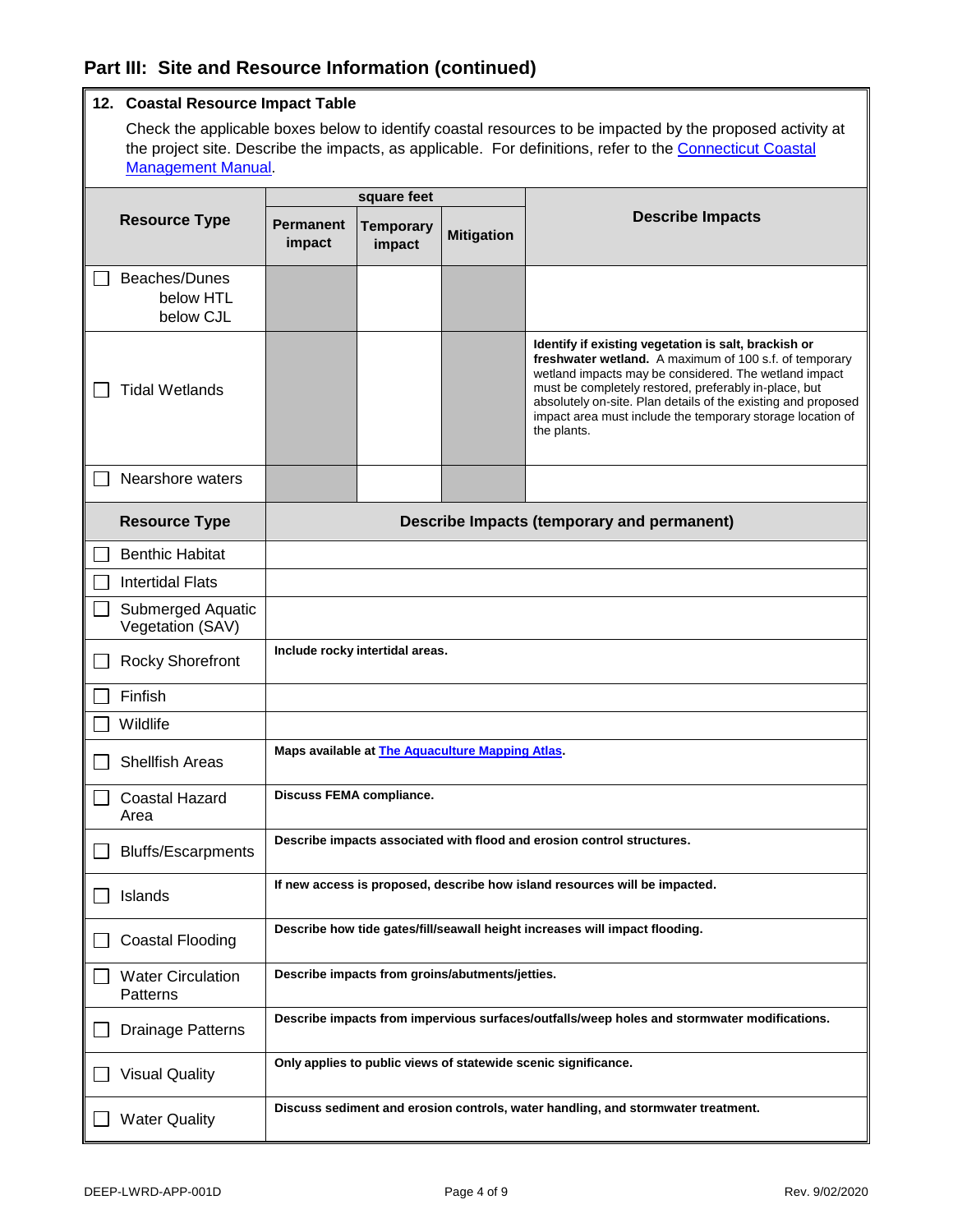## **Part IV: Project Information**

|    | 1. Describe, briefly, the existing structures within state regulatory jurisdiction, and their conditions and uses<br>at the site of the proposed work. Provide photographs showing resources and existing site<br>conditions as Attachment 10.                                                                                                                                                                                                                                                                           |                            |
|----|--------------------------------------------------------------------------------------------------------------------------------------------------------------------------------------------------------------------------------------------------------------------------------------------------------------------------------------------------------------------------------------------------------------------------------------------------------------------------------------------------------------------------|----------------------------|
|    | 2a. Describe the proposed regulated work and activities in a detailed narrative, including the number and<br>dimensions of structures and the volume and area of fill or excavations. See LWRD Application<br>Instructions for required information.                                                                                                                                                                                                                                                                     |                            |
|    | b. Describe the construction activities involved for the project in detail, including methods, sequencing,<br>equipment, and any alternative construction methods that might be employed. For coastal dredging projects,<br>identify the type of equipment with bucket and barge capacity and, for upland disposal, provide containment<br>facility details (See Reference for Coastal/Tidal Dredging).                                                                                                                  |                            |
|    | c. Describe any erosion and sedimentation or turbidity control installation and maintenance schedule and plans in<br>detail. Such plans should be prepared in accordance with the 2002 Connecticut Guidelines for Soil Erosion<br>and Sediment Control, as revised, established pursuant to CGS section 22a- 328.                                                                                                                                                                                                        |                            |
|    | d. Anticipated date of project initiation:                                                                                                                                                                                                                                                                                                                                                                                                                                                                               |                            |
|    | Indicate the length of time needed to complete the project and identify any anticipated time restrictions:                                                                                                                                                                                                                                                                                                                                                                                                               |                            |
| 3. | After all measures to eliminate or minimize adverse resource impacts have been incorporated in the proposed<br>project, describe why any adverse impacts that remain should be deemed acceptable by the Land & Water<br>Resources Division. For projects involving stormwater management, low-impact development practices should<br>be incorporated to the greatest extent practicable. Explain any reasons for not using a low-impact<br>development practice. See LWRD Application Instructions for further guidance. |                            |
| 4. | The proposed work is associated with which of the following uses? (Check all that apply.)                                                                                                                                                                                                                                                                                                                                                                                                                                |                            |
|    | Marine commercial/industrial use including aquaculture                                                                                                                                                                                                                                                                                                                                                                                                                                                                   | Flood and erosion control  |
|    | Residential boating access                                                                                                                                                                                                                                                                                                                                                                                                                                                                                               | Public access              |
|    | Shared residential boating access<br>Other - explain:                                                                                                                                                                                                                                                                                                                                                                                                                                                                    | Infrastructure improvement |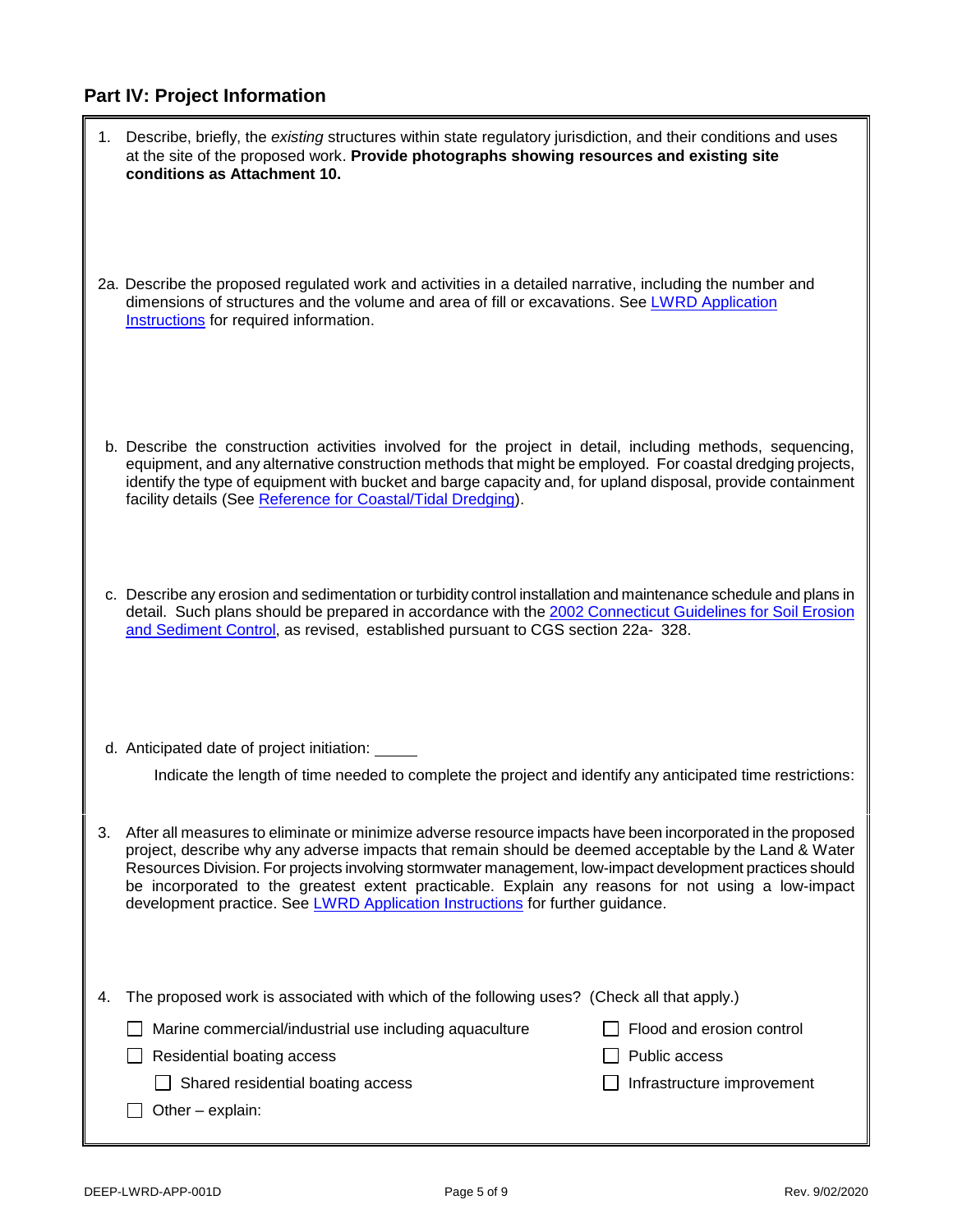### **Part IV: Project Information (continued)**

| 5.                                                          | If the site is a marina or yacht club, provide the following:                                                                                                                                                                                              |  |  |
|-------------------------------------------------------------|------------------------------------------------------------------------------------------------------------------------------------------------------------------------------------------------------------------------------------------------------------|--|--|
|                                                             | a. Number of boat slips and moorings: _______(should be consistent with plans submitted as<br>Attachment 14)                                                                                                                                               |  |  |
|                                                             | Type of marine sanitation service provided at the facility.<br>b.                                                                                                                                                                                          |  |  |
|                                                             | Check here to confirm that at least one plan view notes the location of upland support including<br>C.<br>adequate parking, a marina office, and restrooms.                                                                                                |  |  |
|                                                             | d. Check the applicable services provided:                                                                                                                                                                                                                 |  |  |
|                                                             | boat repair/maintenance<br>winter storage                                                                                                                                                                                                                  |  |  |
|                                                             | $\Box$ gas/fuel hook-up<br>$\Box$ electric hook-up                                                                                                                                                                                                         |  |  |
|                                                             | fishing amenities<br>boating and/or equipment sales                                                                                                                                                                                                        |  |  |
| 6.                                                          | If local/municipal review has or will require a Coastal Site Plan Review for activities at this site, please<br>explain the associated upland work.                                                                                                        |  |  |
| 7.                                                          | If modifications are proposed to a pre-1995 flood and erosion control structure (FECS), please confirm:                                                                                                                                                    |  |  |
|                                                             | N/A<br>Confirm                                                                                                                                                                                                                                             |  |  |
|                                                             | FECS modifications will not support an increase in upland fill<br>$\blacksquare$<br>$\mathsf{L}$                                                                                                                                                           |  |  |
|                                                             | Seawall height increase is less than 12.0" and justified in Part IV, question 3.<br>$\Box$<br>П                                                                                                                                                            |  |  |
|                                                             | If FECS consists of riprap or revetment, no more than 10% volume of new stone is proposed<br>П                                                                                                                                                             |  |  |
|                                                             | No more than 12"-18" of new waterward encroachment for bulkhead replacement/repair with<br>$\Box$<br>appropriate justification for the encroachment in Item 3, above. New encroachment should be<br>measured from the outermost bulkhead whaler or piling. |  |  |
| 8.                                                          | Check here if the proposed work is related to a pre-1939, pre-1987 (installed above MHW), and/or pre-<br>1995 structure, and provide photographs, including dates, to document the date of installation as<br>Attachment 11 following this form.           |  |  |
| Part V: Engineering Support Documentation and Certification |                                                                                                                                                                                                                                                            |  |  |
|                                                             | Certain types of projects require documentation of engineering design. If you answer yes to one of the questions below, you<br>must submit a completed <i>Fngineering Report Cover Sheet</i> (DEFP-I WRD-APP-001R) as Attachment 18 along with the         |  |  |

| $\frac{1}{2}$ of the completed $\frac{1}{2}$ ignoring report bord onder (DEET ENTRE MET COTTY) as made interest to divide with the<br>relevant engineering report(s).                                                                                                                                                                                                                                                                                                                                                                                                                            |
|--------------------------------------------------------------------------------------------------------------------------------------------------------------------------------------------------------------------------------------------------------------------------------------------------------------------------------------------------------------------------------------------------------------------------------------------------------------------------------------------------------------------------------------------------------------------------------------------------|
| 1. Does the proposed activity include engineered structures such as bridges, culverts, stormwater management systems,<br>detention basins, and/or flood & erosion control structures?<br>$\Box$ Yes $\Box$ No                                                                                                                                                                                                                                                                                                                                                                                    |
| 2. Is the proposed activity located in a FEMA-designated Riverine or Coastal Floodplain?                                                                                                                                                                                                                                                                                                                                                                                                                                                                                                         |
| $\Box$ Yes $\Box$ No                                                                                                                                                                                                                                                                                                                                                                                                                                                                                                                                                                             |
| If yes, provide documentation in the Engineering Report which demonstrates that the project is in compliance with<br>FEMA's National Flood Insurance Program requirements and the local flood ordinance for the municipality.                                                                                                                                                                                                                                                                                                                                                                    |
| NOTE – Only the following activities in the Coastal Floodplain require engineering: buildings, flood and erosion control<br>structures; public access facilities; and, tide regulating structures. See Engineering Report Cover Sheet for further<br>guidance.                                                                                                                                                                                                                                                                                                                                   |
| 3. Is the proposed activity located in a FEMA-designated Floodway $\Box$ Yes $\Box$ No                                                                                                                                                                                                                                                                                                                                                                                                                                                                                                           |
| If yes, the Engineering Report must include a statement signed by a registered professional engineer that there is no-<br>rise. This documentation must be supported by technical data that is derived from a standard step-backwater computer<br>model utilizing source data from the Flood Insurance Rate Map (FIRM) or Flood Boundary and Floodway Map (FBFM).<br>If a No-rise Certification form is available through the municipality, please include it in the Engineering Report. For<br>further information on No-Rise Certification, see No-Rise Certification for Floodways   FEMA.gov |
| The Engineering Report Cover Sheet shall be signed and sealed by a Professional Engineer licensed in the State of<br>Connecticut. Supporting documentation as identified in the checklist may consist of engineering studies and other<br>documentation, as appropriate, in order to describe the hydrologic and hydraulic effects of the proposed actions.                                                                                                                                                                                                                                      |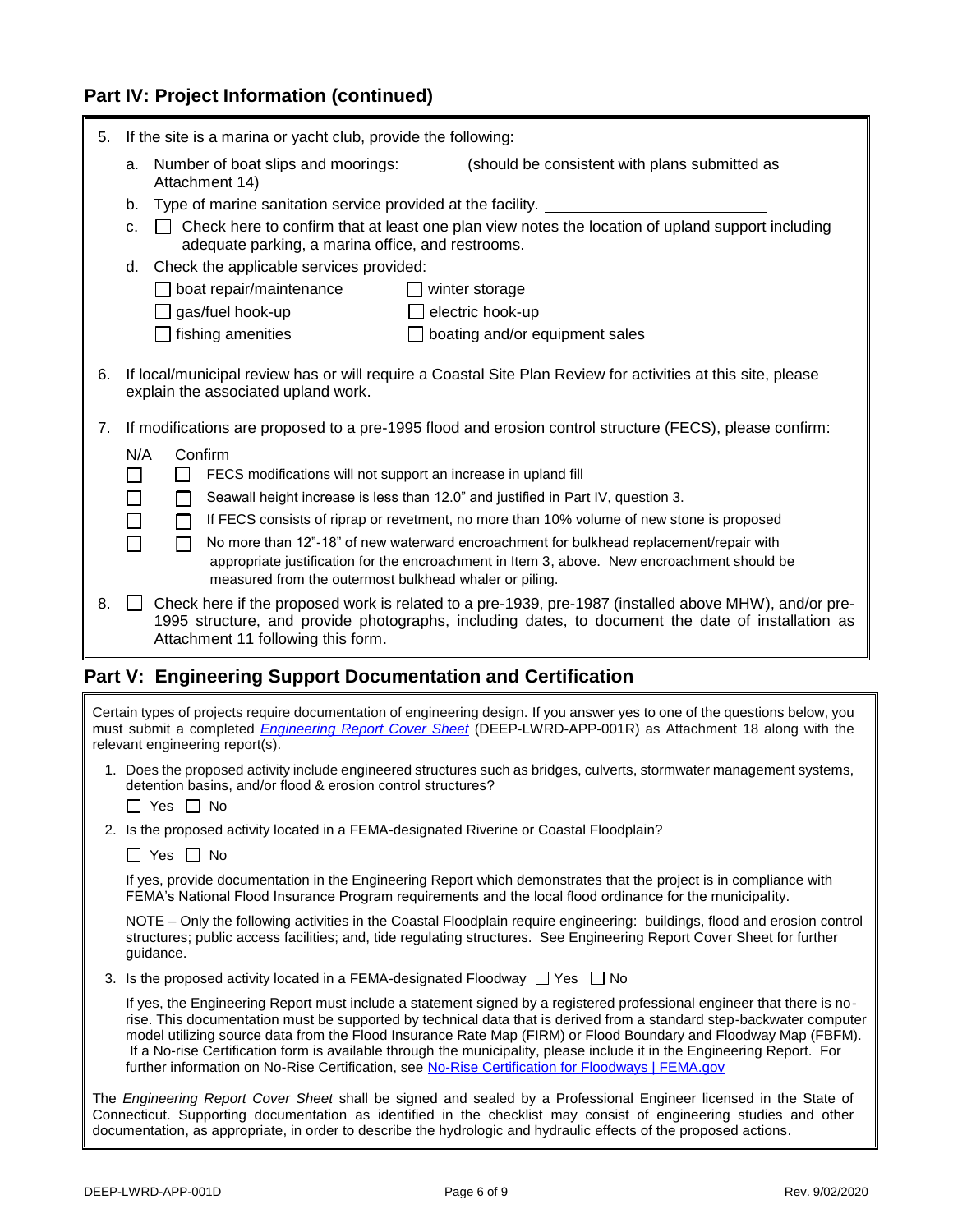## **Part VI: Certificate of Permission Eligibility**

| Check all applicable boxes to confirm eligibility.                          |                                                                                                                                                                                                                                                                                                                             |  |  |
|-----------------------------------------------------------------------------|-----------------------------------------------------------------------------------------------------------------------------------------------------------------------------------------------------------------------------------------------------------------------------------------------------------------------------|--|--|
| Pursuant to Connecticut General Statutes (CGS) Section 22a-363b(a) and (b): |                                                                                                                                                                                                                                                                                                                             |  |  |
|                                                                             | <b>Previously Authorized Structures or Activities</b>                                                                                                                                                                                                                                                                       |  |  |
| $\mathbf{1}$                                                                | A. Substantial maintenance or repair of existing structures, fill, obstructions or encroachments authorized<br>pursuant to CGS section 22a-33 or 22a-361 or installed prior to June 24, 1939, CGS section 22a-363b(c).                                                                                                      |  |  |
| В.                                                                          | Maintenance dredging of areas which have been dredged and continuously maintained and serviceable as<br>authorized pursuant to CGS section 22a-33 or 22a-361.                                                                                                                                                               |  |  |
|                                                                             | C. Minor alterations or amendments to permitted activities consistent with the original permit.                                                                                                                                                                                                                             |  |  |
| $\mathsf{L}$                                                                | D. Placement or reconfiguration of piers, floats, docks, and moorings within existing waterward boundaries of<br>recreational marinas or yacht clubs which have been authorized pursuant to CGS section 22a-33 or 22a-<br>361.                                                                                              |  |  |
|                                                                             | <b>Pre-1995 Structures or Activities</b>                                                                                                                                                                                                                                                                                    |  |  |
| $\Box$                                                                      | E. Retention of activities completed prior to January 1, 1995.                                                                                                                                                                                                                                                              |  |  |
| F.<br>$\mathsf{L}$                                                          | Minor alterations to activities completed prior to January 1, 1995.                                                                                                                                                                                                                                                         |  |  |
|                                                                             | G. Substantial maintenance of any structures, fill, obstructions or encroachments in place prior to January 1,<br>1995, and continuously maintained and serviceable since such time.                                                                                                                                        |  |  |
|                                                                             | <b>Pre-1987 Structures</b>                                                                                                                                                                                                                                                                                                  |  |  |
| $\perp$                                                                     | H. Substantial maintenance or repair of structures, fill, obstructions or encroachments placed landward of the<br>mean high waterline and waterward of the coastal jurisdiction line, completed prior to October 1, 1987, and<br>continuously maintained and serviceable since said date.                                   |  |  |
|                                                                             | <b>Other Activities</b>                                                                                                                                                                                                                                                                                                     |  |  |
| $\blacksquare$<br>$\Box$                                                    | The removal of derelict structures or vessels.                                                                                                                                                                                                                                                                              |  |  |
| $\perp$<br>J.                                                               | Placement of temporary structures for water-dependent uses as defined in CGS section 22a-93.                                                                                                                                                                                                                                |  |  |
| $\Box$                                                                      | K. Open water marsh management, tidal wetland restoration, resource restoration or enhancement activity, as<br>defined in CGS subsection (a) of section 22a-361, including beach nourishment, and conservation activities<br>undertaken by or under the supervision of the Department of Energy & Environmental Protection. |  |  |
| Pursuant to CGS Sec. 22a-363h:                                              |                                                                                                                                                                                                                                                                                                                             |  |  |
| L. Living shoreline projects with consent from LWRD staff.<br>l 1           |                                                                                                                                                                                                                                                                                                                             |  |  |
|                                                                             |                                                                                                                                                                                                                                                                                                                             |  |  |
|                                                                             |                                                                                                                                                                                                                                                                                                                             |  |  |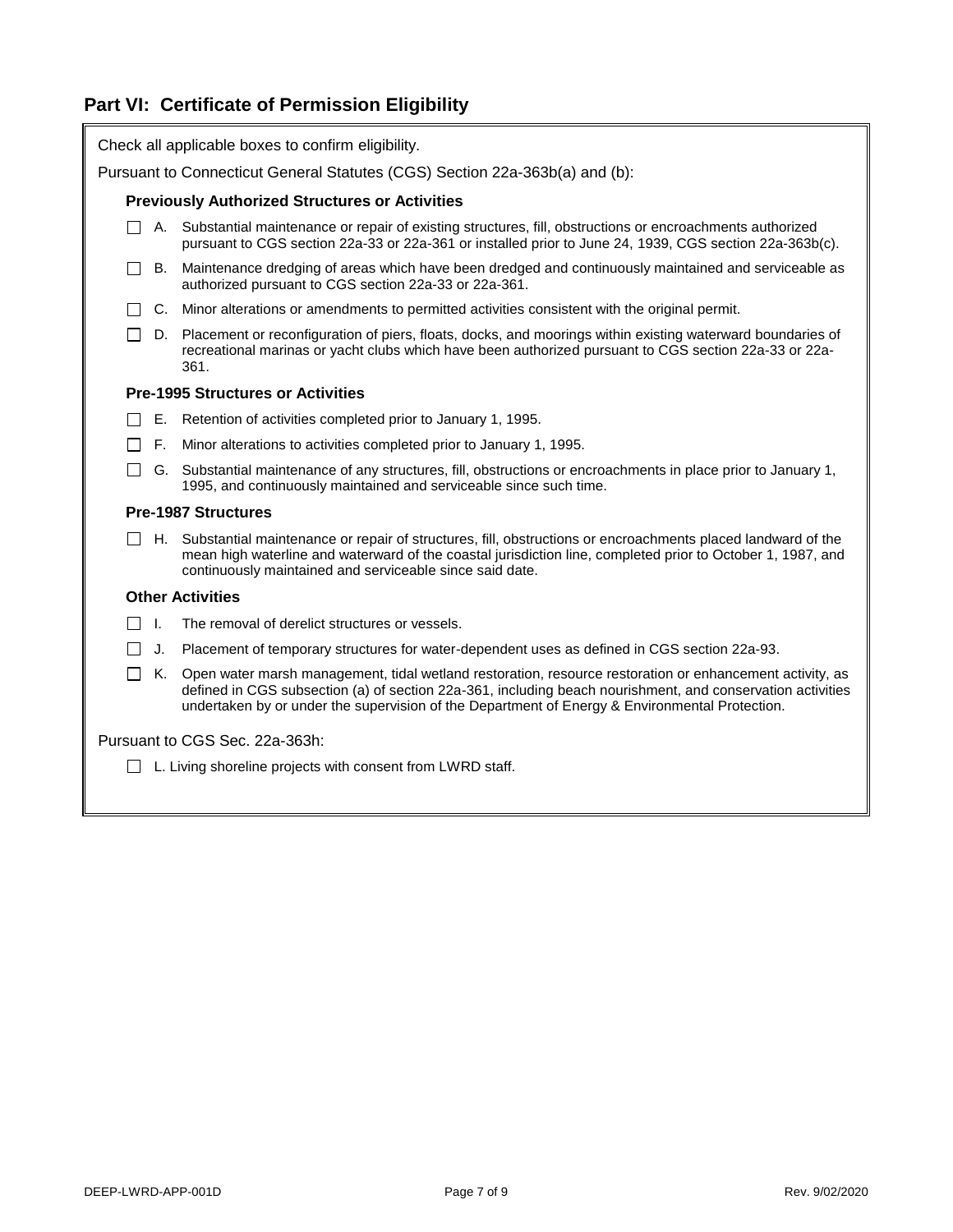### **Part VII: Supporting Documents**

 $\overline{a}$ 

The following attachments correspond to Form D. **If the Attachment name is followed by "REQUIRED", the attachment must be submitted with every application.** When submitting any supporting documents, please label the documents as indicated in this part (e.g., Attachment 6, etc.) and be sure to include the same applicant name used on Page 1 of this application form. Please check the box next to the attachments listed to indicate that they have been submitted, and provide the applicable attachments following this form. NOTE: Attachment numbering is NOT consecutive as the attachments relate to multiple LWRD program applications.

| Attachment I.D.                              | <b>Attachment Description</b>                                                                                                                                                                                                                                                                                                                                                                                                                                                                                                                                                                                                                                                                                                                                                                                                                                                                                                                                                                                                                                                                                                                                                                                                                                                                                                                                                                                                                                                                                                                                                         |
|----------------------------------------------|---------------------------------------------------------------------------------------------------------------------------------------------------------------------------------------------------------------------------------------------------------------------------------------------------------------------------------------------------------------------------------------------------------------------------------------------------------------------------------------------------------------------------------------------------------------------------------------------------------------------------------------------------------------------------------------------------------------------------------------------------------------------------------------------------------------------------------------------------------------------------------------------------------------------------------------------------------------------------------------------------------------------------------------------------------------------------------------------------------------------------------------------------------------------------------------------------------------------------------------------------------------------------------------------------------------------------------------------------------------------------------------------------------------------------------------------------------------------------------------------------------------------------------------------------------------------------------------|
| <b>Attachment 6</b>                          | <b>Harbor Management Notification</b><br>If your town has a Harbor Management Commission, submit the certified mail receipt as<br>proof that this completed application was sent by certified mail to the Commission.                                                                                                                                                                                                                                                                                                                                                                                                                                                                                                                                                                                                                                                                                                                                                                                                                                                                                                                                                                                                                                                                                                                                                                                                                                                                                                                                                                 |
| <b>Attachment 8</b>                          | Conservation or Preservation Restriction Information, if applicable.                                                                                                                                                                                                                                                                                                                                                                                                                                                                                                                                                                                                                                                                                                                                                                                                                                                                                                                                                                                                                                                                                                                                                                                                                                                                                                                                                                                                                                                                                                                  |
| <b>Attachment 9</b>                          | Remediation Documentation, if applicable.                                                                                                                                                                                                                                                                                                                                                                                                                                                                                                                                                                                                                                                                                                                                                                                                                                                                                                                                                                                                                                                                                                                                                                                                                                                                                                                                                                                                                                                                                                                                             |
| <b>Attachment 10</b>                         | Photographs showing existing conditions of the site REQUIRED                                                                                                                                                                                                                                                                                                                                                                                                                                                                                                                                                                                                                                                                                                                                                                                                                                                                                                                                                                                                                                                                                                                                                                                                                                                                                                                                                                                                                                                                                                                          |
| <b>Attachment 11</b>                         | Photographic Documentation of pre 1939, pre-1987 (above MHW) and/or pre-1995<br>installation.                                                                                                                                                                                                                                                                                                                                                                                                                                                                                                                                                                                                                                                                                                                                                                                                                                                                                                                                                                                                                                                                                                                                                                                                                                                                                                                                                                                                                                                                                         |
| <b>Attachment 14</b>                         | Project Plans, use <b>Project Plan Checklist</b> for requirements REQUIRED                                                                                                                                                                                                                                                                                                                                                                                                                                                                                                                                                                                                                                                                                                                                                                                                                                                                                                                                                                                                                                                                                                                                                                                                                                                                                                                                                                                                                                                                                                            |
| <b>Attachment 18</b>                         | <b>Engineering Report Cover Sheet (DEEP-LWRD-APP-001R)</b>                                                                                                                                                                                                                                                                                                                                                                                                                                                                                                                                                                                                                                                                                                                                                                                                                                                                                                                                                                                                                                                                                                                                                                                                                                                                                                                                                                                                                                                                                                                            |
| <b>Attachment 20</b><br><b>Attachment 21</b> | <b>Natural Diversity Data Base (NDDB)</b><br>Completed NDDB Determination #:<br>If the proposed activity is within an NDDB area, complete and submit a Request for NDDB<br>State Listed Species Review Form (DEEP-APP-007) to the address specified on the form,<br>prior to submitting this application. For NDDB maps and more information, visit the DEEP<br>website at www.ct.gov/deep/nddbrequest or call the NDDB staff at 860-424-3011.<br>Please note NDDB review generally takes 4 to 6 weeks and may require the applicant to<br>produce additional documentation, such as ecological surveys, which must be completed<br>prior to submitting this permit application. A copy of the NDDB Final Determination response<br>letter that has not expired <b>must</b> be submitted as Attachment 20. Include a copy of any<br>mitigation measures or management plan developed for this activity and approved by NDDB.<br>Please DO NOT include a copy of the NDDB Review Request/Application. Be aware that<br>you must renew your NDDB Determination if it expires before project work commences.<br><b>DEEP Wildlife Division - Osprey Consultation</b><br>If the proposed activity will occur within 300 feet of an osprey platform, please note that work<br>will be prohibited between May 1 <sup>st</sup> and July 31 <sup>st</sup> unless a DEEP waiver is obtained. If this<br>seasonal prohibition conflicts with the proposed work schedule, please contact the DEEP<br>Wildlife Division's Wildlife Diversity Program staff at deep.wildlife@ct.gov or 860-424-3011 |
|                                              | for technical assistance before submitting your application. If you are seeking a seasonal<br>prohibition waiver, documentation of the waiver issued by Wildlife Diversity Program staff<br>must be submitted as Attachment 21. For known nesting locations, reference the Osprey<br>Map at:<br>https://www.google.com/maps/d/viewer?mid=1GyxnB-<br>UAGxmselecH9Zj4UdH1ug&usp=sharing or https://www.ctaudubon.org/citizen-science.                                                                                                                                                                                                                                                                                                                                                                                                                                                                                                                                                                                                                                                                                                                                                                                                                                                                                                                                                                                                                                                                                                                                                   |

 $\blacksquare$